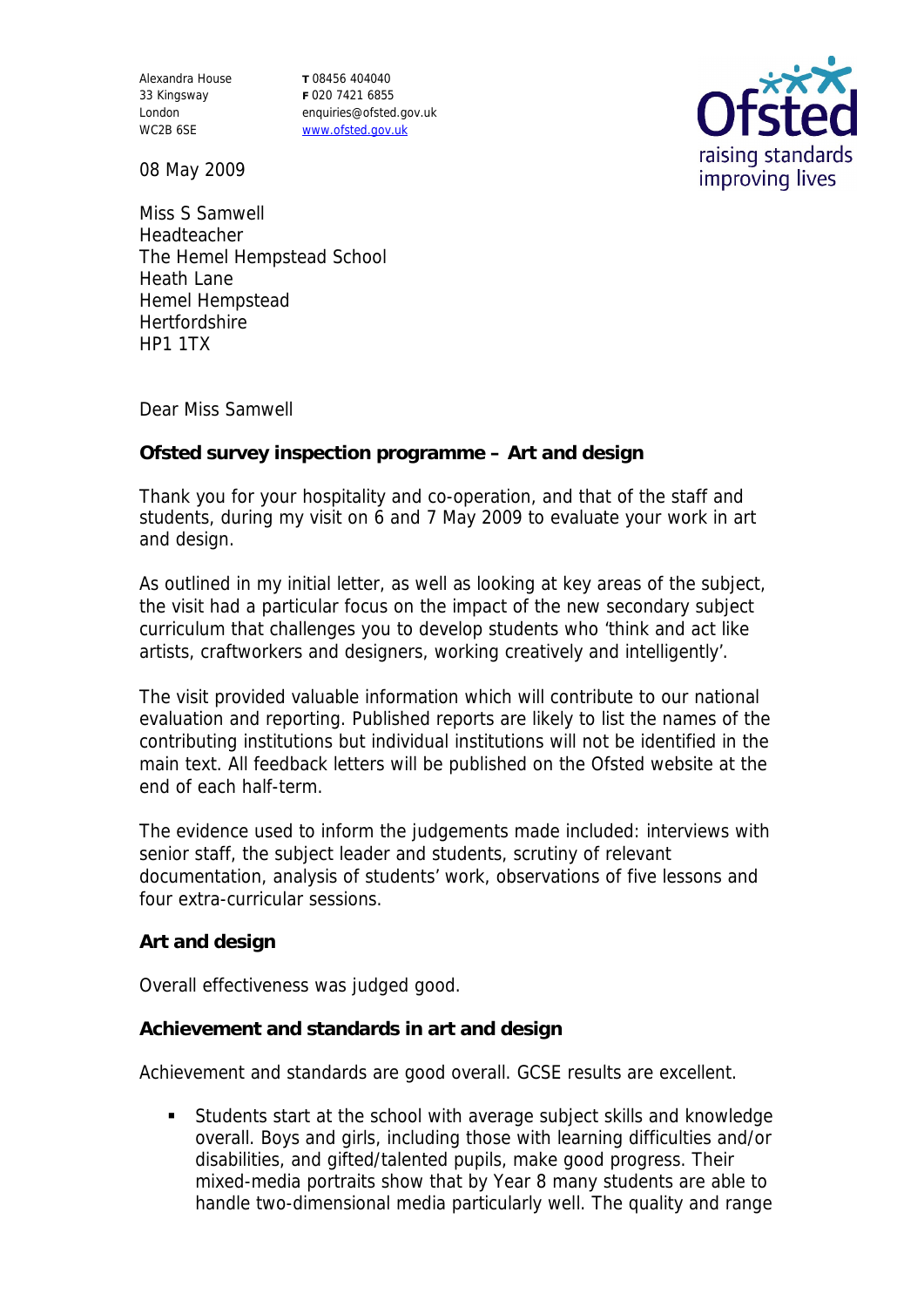of Year 8 work inspired by Cubism is above average, demonstrating that students are able to interpret the work of other artists individually. Their knowledge of craftworkers and designers is more limited.

- The subject is a very popular examination option both in lessons and as an extra-curricular opportunity to gain an additional GCSE. Students consistently emphasised the importance of the subject as challenging and hard work but nevertheless a welcome balance to their more academic studies. Sketchbook work and two-dimensional outcomes are strengths. A small proportion of art and design students have expressed interest in taking the Creative and Media Diploma option.
- Boys and girls consistently achieve GCSE results well above the high standards achieved nationally. In line with national trends, the subject remains more popular and successful for girls. Students are responding enthusiastically to strategies in Year 9 to widen appeal. For example, topics such as 'Superheroes' that emphasise the use of imagination, and approaches such as those used in graphics to use ICT to design for a purpose, are proving effective. However, representational work using traditional painting techniques dominate examination work.
- Sixth form students were observed responding well to an experimental drawing challenge. Several students have also broadened their skills by participating in 'life drawing' classes at the nearby college alongside experienced and talented adults. Technically, their work progresses well, resulting in larger scale, skilfully crafted work. However, the depth of meaning and creativity of connections to the work of other artists varies widely.
- Students are conscientious and co-operative. They express positive views and sensitive criticisms about the work of other students. They particularly value the individual support and guidance provided by their art and design teacher. Their independence progresses as their confidence in the subject increases. Nevertheless, more students could lead learning, for example by demonstrating their skills or explaining the purpose and meaning of their work to younger students.

**Quality of teaching and learning in art and design**

Teaching and learning in art and design are good.

- Teacher assessment is exemplary. Individual comments and targets are used regularly to identify particular qualities and opportunities to improve aspects of work. The students appreciate that advice is tailored to their individual needs. Assessment slips and 'post-its' attached to work relates marking explicitly to examples. Good dialogue between teachers and individual students complements this approach.
- Information and communication technology (ICT) is used well to inspire the students. The expectations of students are exemplified in powerpoint presentations that use layout, colour, text and imagery to a very professional standard. The quality of display across the school is equally high, showing students how to present work using eyecatching, informative and persuasive techniques.
- All teachers use the work of other students skilfully. In one lesson examples of previous students' work with their self-evaluations deepened the students' understanding and thinking about their own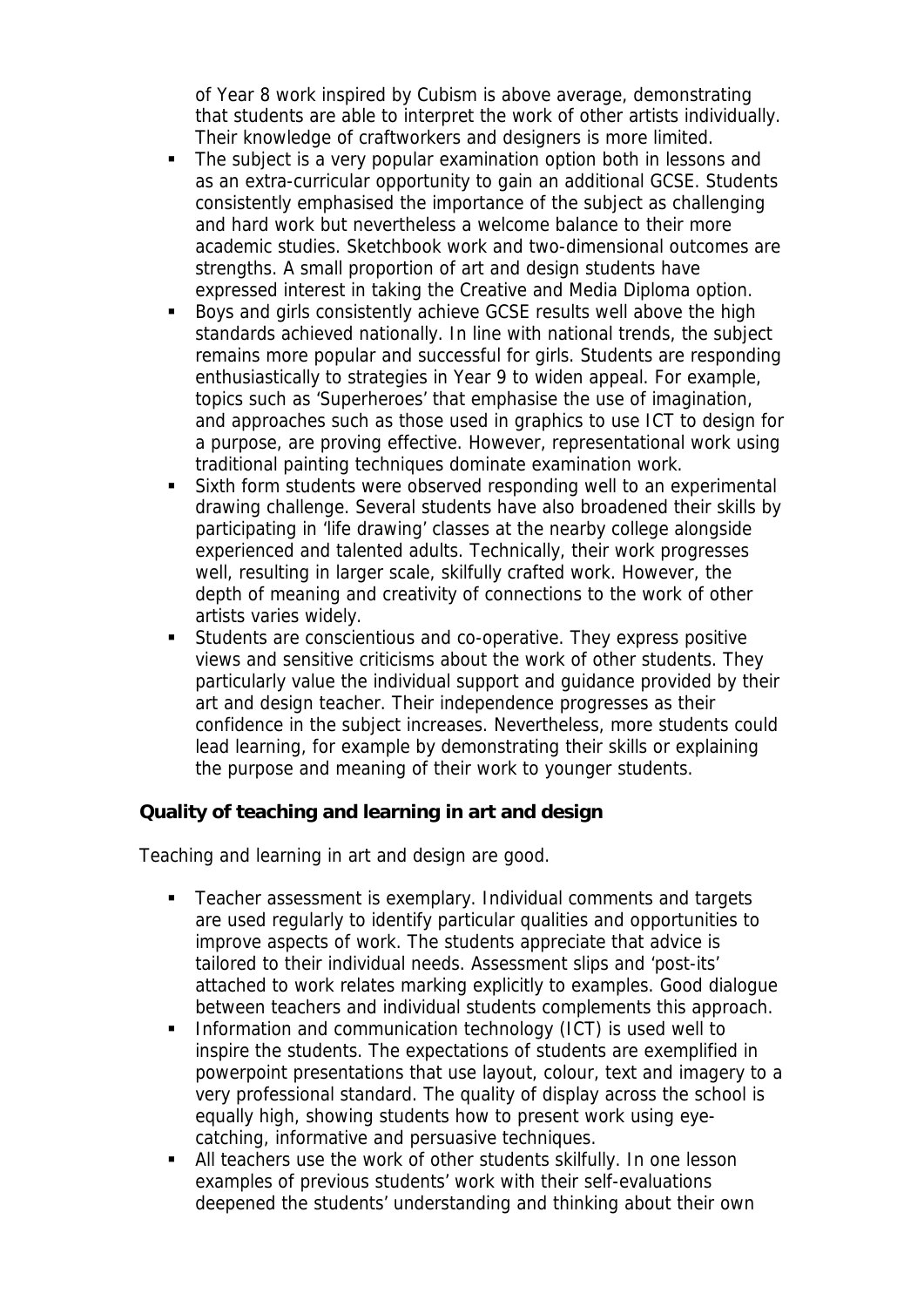work. At the end of a different lesson two contrasting examples of students' work were chosen to promote the concept of creativity.

- Teachers use demonstration confidently, emphasise specialist vocabulary regularly and manage resources efficiently. However, a high proportion of teacher talk sometimes restricts opportunities to involve students more actively in leading the learning, for example by sharing their skills and understanding or initiating questions.
- Particularly good written guidance is provided in preparation for examination courses. This strengthens students' understanding of objectives. Specific skills sessions are also effective in re-establishing pace and reinforcing key skills during long periods of coursework.

## **Quality of the curriculum in art and design**

The curriculum in art and design is good.

- The curriculum in Key Stage 3 introduces students to a range of 2D and 3D experiences and, more recently, work in digital media. There is adequate reference to artists from different times and cultures, but craftworkers and designers are less explicit. Linked to this, the purpose of work is often exclusively aesthetic. Projects that use ICT are beginning to broaden students' understanding about the applications of the subject in the creative industries.
- Subject matter is suitably wide ranging and enables students to revisit the natural and made world, human experience and identity. The school buildings and grounds are used as a stimulus in students' early work. Students say that lessons are particularly rewarding when teachers 'take them out of their comfort zone' through their expectations of how they might use different art media. Nevertheless, students' interpretation of themes often remains conservative.
- Gallery visits in all key stages are a strength of provision. These are thoughtfully timed to enable students to respond to what is for many their first experience of visiting an art gallery. There are also good plans to use the work of students around the school to introduce skills for students to apply in a gallery context. In Year 12 engagement with contemporary work had a profound impact on the depth and direction of work by several students. The use of contemporary work with younger students is at an early stage, particularly creative practitioners in the locality. There is good experience to build on across the arts.
- Connections between the work of other artists and objectives for students are of variable depth. The most complex connections are not necessarily made by the most experienced students. A good example observed was where a Year 10 group learned about chiaroscuro by being introduced to a contemporary photographer whose work drew on classical paintings. Students used their breadth of knowledge to develop a depth of understanding, evident in their own use of photographic research.
- Extra-curricular opportunities are good. In all years students are able to continue work beyond timetabled lessons. Provision of a sixth form studio contributes significantly. For students unable to accommodate the subject within their timetable additional opportunities to take a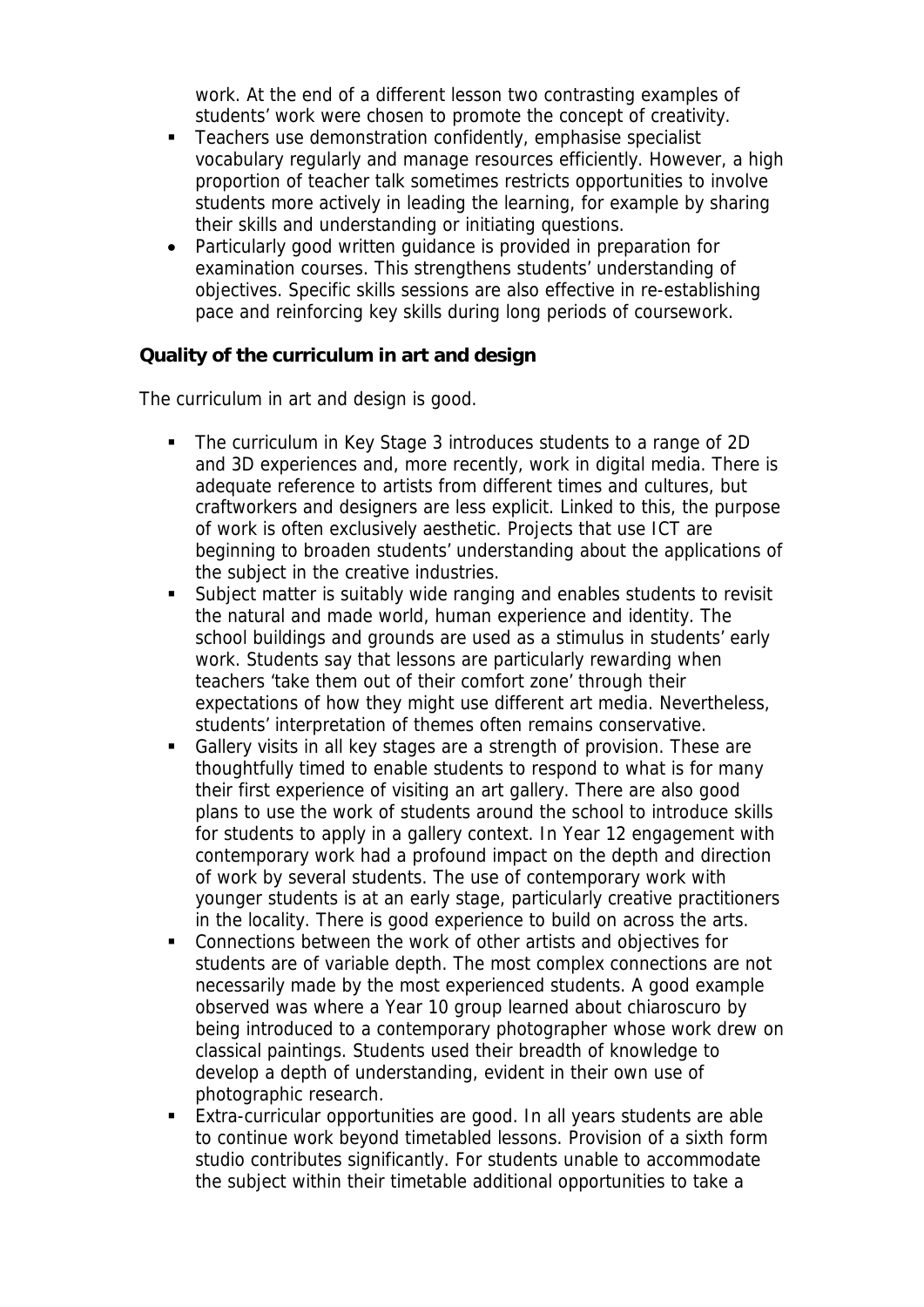GCSE after school are popular. Drawing and painting predominates but different staff provide an increasing range of specialisation.

**Leadership and management of art and design**

The leadership and management of art and design are good.

- Systematic monitoring and evaluation of teaching and learning across the school has impacted on consistently good subject provision and outcomes for students. The subject leader, in her first year in the role, is in a good position to build on a trend of high GCSE achievement in the subject by drawing on a range of expertise within the department and through collaboration with Design and Technology and the Expressive arts.
- The subject has a good presence across the school, achieved through display work in many public areas and different departments, and through active participation in the school's performing arts specialism. Outreach to primary schools in the specialist partnership includes workshops for students and staff. There is currently no baseline assessment of students' starting points in the subject when they transfer in Year 7.
- Subject specific self-evaluation is at an early stage. In particular, the links between monitoring, evaluation and development planning in the subject are unclear. For example, development targets for teaching and learning make little use of the sophisticated data about teaching and learning gathered by the school in its quest to progress from good to outstanding. However, subject targets are explicitly related to whole school improvement priorities.
- Subject policies are generally good. The department has a clear view about its distinctive contribution to the school and this is shared by the students. Policies have a clear impact on the quality of provision. For example, there are clear expectations about the management of gallery visits.

**Subject issue: The impact of provision on students' ability to 'think and act like artists, working creatively and intelligently'** 

This is good.

- Some account has been taken of the significant changes to the secondary art and design curriculum in Key Stage 3 and further development is planned. Assessment approaches used in Key Stage 3 have a positive impact on students' understanding about their own progress, what is going well and what they need to do to improve. Their involvement in the process through peer assessment and student self-evaluation is good. However, the stronger emphasis in the assessment levels on creative development is an area to strengthen.
- The integration of a gallery visit in Key Stage 3 contributes to students' understanding about how different artists think and act. Overall the subject curriculum focuses on the outcomes of different artists' work more often than their processes. Teachers bring technique to life